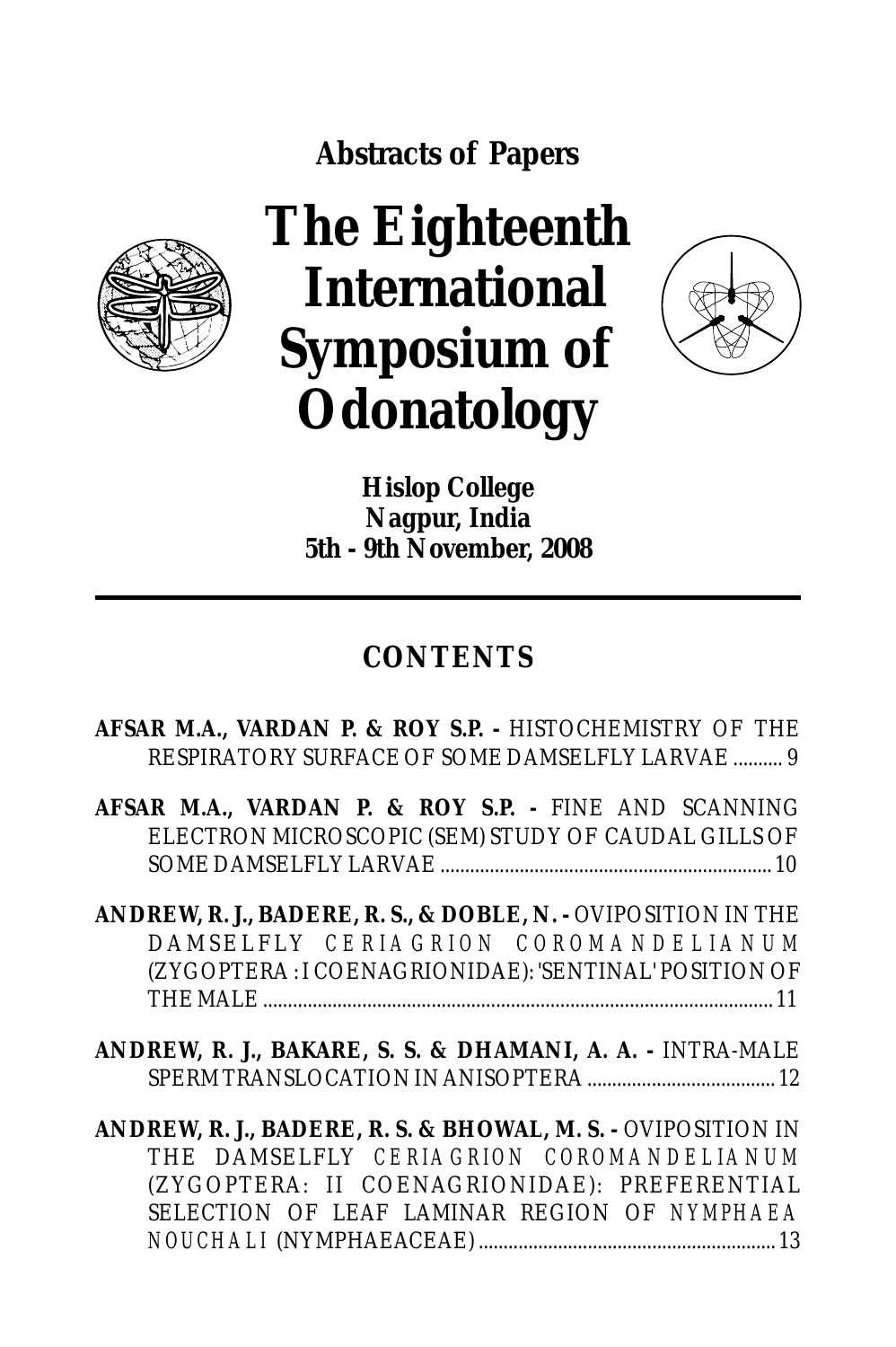**ANDREW, R. J., PATIL, G. P. \* & HALWE, D. R.\* -** EGG CHORIONIC ULTRASTRUCTURE OF FOUR COMMON DRAGONFLIES OF CENTRAL INDIA ........................................................................................... 14

**ANDREW, R.J., SHINKHEDE, M.M. & SAWARKAR, A.B. -** ULTRASTRUCTURAL CHANGES INDUCED BY PAPER MILL EFFLUENT ON THE EGG SHELL OF THE DRAGONFLIES, *ANAX GUTTATUS* BURMEISTER AND *BRADINOPYGA GEMINATA* (RAMBUR) ........................................................................................................ 15

**ANULIN CHRISTUDHAS & MANU THOMAS -** IDENTIFICATION OF INDUCIBLE ANTIMICROBIAL INSECT DEFENSIN GENE FROM THE DRAGONFLY *CROCOTHEMIS SERVILIA* (DRURY) (ANISOPTERA: LIBELLULIDAE) ............................................................. 16

**ARULPRAKASH R.\* & GUNATHILAGARAJ K. -** ODONATA FAUNA OF DIFFERENT ECOSYSTEMS IN TAMILNADU (INDIA) .................... 17

**ARUNACHALAM, A. & SUBRAMANIAN, M.A. -** IMPACT OF TANNERY EFFLUENT ON BIOCHEMICAL CONSTITUENTS IN THE GONADIAL TISSUE IN THE LARVAE OF FEMALE *BRADINOPYGA GEMINATA* (RAMBUR) (ANISOPTERA : LIBELLULIDAE) ............................................................................................ 18

**BABU, R. -** STUDY ON THE NUMERICAL DENSITY OF DIFFERENT SPECIES OF ODONATA IN HIMACHAL PRADESH, INDIA ........... 19

**BAKARE, S. S., ANDREW, R. J.\* & TEMBHARE, D. B. -** MALE GENITAL DUCTS AND SEMINAL FLUID SECRETION IN THE DRAGONFLY *ANAX GUTTATUS* (ANISOPTERA: AESHNIDAE) ............................ 20

- **BARSAGADE, D. D., TEMBHARE, D. B., KADWEY, M. N. & GHARADE, S. A. -** SCANNING ELECTRON MICROSCOPIC STUDIES ON THE MOUTH PART SENSILLA IN THE DAMSELFLY, *CERIAGRION COROMANDELIANUM* (ZYGOPTERA: COENAGRIONIDAE) ................................................... 21
- **CHANDANPURKAR, H. & SUBRAMANIAN, K.A.** ODONATA OF NAUKUCHIATAL-A TECTONIC LAKE OF WESTERN HIMALAYA, INDIA ................................................................................................................ 22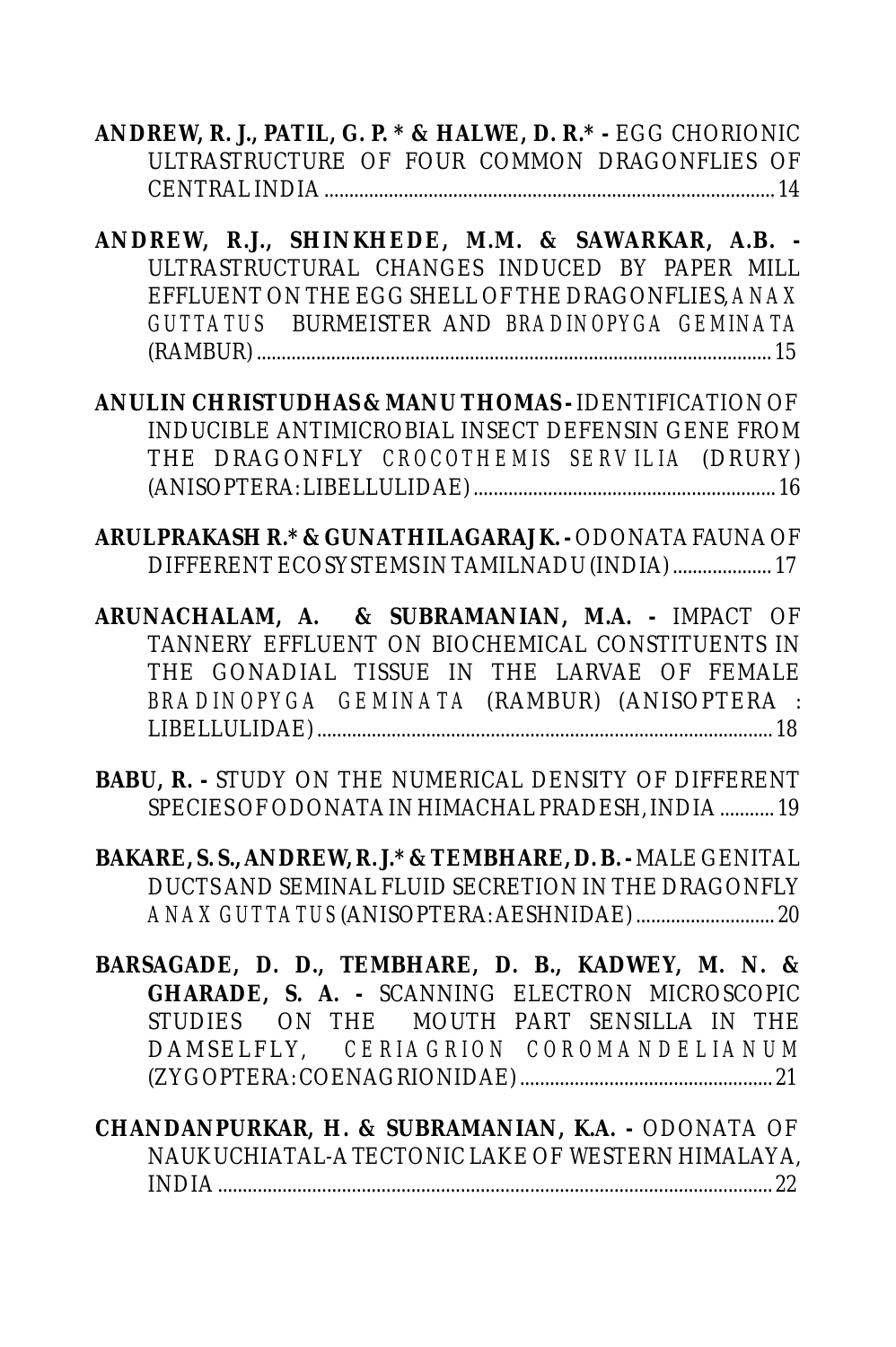**CHAUBEY, R.J. THAOKAR, N.R., VERMA, P.R. & ANDREW, R.J. -**  SEASONAL VARIATION IN THE ACTIVITIES OF TWELVE ANISOPTERAN DRAGONFLIES AT SONEGOAN TANK OF NAGPUR CITY (INDIA) ............................................................................... 23

**CONNIFF, KAREN L., GUNASINGHE, S., PERERA T. & INDRAJITH, G. -** PRESERVATION OF SRI LANKA'S DRAGONFLIES IN A CHANGING LANDSCAPE: EXPANSION WITHOUT EXTINCTION

.............................................................................................................................. 24

**DAVID, V. RAJU\* & NARAYANAN, S. PRASANTH -** ODONATA FAUNA OF KANHA NATIONAL PARK AND SURROUNDING AREAS, MADHYA PRADESH, INDIA ...................................................... 25

**DIJKSTRA, KLAAS-DOUWE B. & NASKRECKI, PIOTR -** GLOBAL ASSESSMENT OF ODONATA: PROBLEMS AND CHALLENGES. 26

**DIJKSTRA, KLAAS-DOUWE B., KALKMAN, VINCENT J. GASSMANN, DIRK, STOKVIS, FRANK & TOL, JAN VAN -**  PHYLOGENY OF PALAEOTROPICAL ZYGOPTERA: LONG AGO AND FAR AWAY, THE HISTORY OF DAMSELFLIES IN DISTANT LANDS ............................................................................................................... 27

**DYATLOVA, E. S. & OLEYNIK, Y. N. -** MORPHOMETRY ANALYSIS, ECTOPARASITE INFECTION AND FECUNDITY OF TWO *ISCHNURA ELEGANS*MORPHS IN SW UKRAINE ........................... 28

**EMILIYAMMA K.G. -** THE CONSERVATION OF ENDEMIC ODONATA OF KERALA (INDIA) .................................................................................... 29

**GÜNTHER, ANDRÉ -** REPRODUCTIVE BEHAVIOUR OF *NEUROBASIS CHINENSIS CHINENSIS* ................................................ 30

**INOUE, K. -** THE COMMONEST SPECIES *SYMPETRUM FREQUENS* CRITICALLY ENDANGERED.......................................................... 31

**INOUE, KIYOSHI & MITSUTOSHI SUGIMURA -** VIVID LIFE OF DRAGONFLIES IN HIGH VISION CAMERA INCLUDING THE WHOLE LIFE HISTORY OF THE LIVING FOSSIL *EPIOPHELEBIA SUPERSTES* .................................................................................................... 32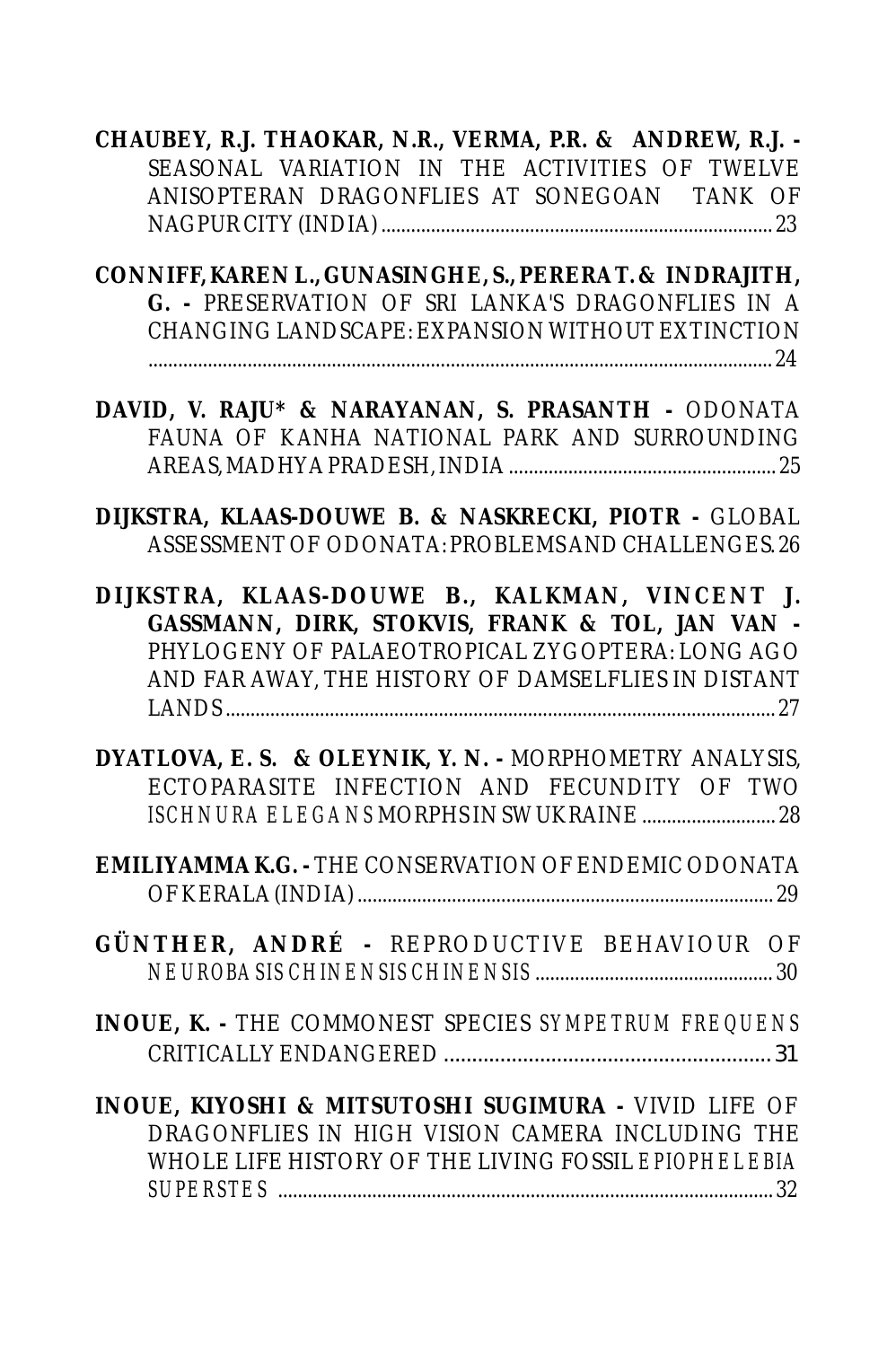**JANCY K.P. , MANU THOMAS MATHAI & MOHAN DANIEL A. -**  STUDIES ON THE METAMORPHOSIS OF THE TROPICAL DRAGONFLY *BRADINOPYGA GEMINATA* (RAMBUR), (ODONATA: ANISOPTERA) ...................................................................... 33

**KASAMBE, RAJU & SAWARKAR, D. B. -** OVIPOSITION IN THE DRAGONFLY *BRACHYTHEMIS CONTAMINATA* (ANISOPTERA: LIBELLULIDAE) ............................................................................................ 34

**LALTANPUII, MANU THOMAS MATHAI, & R. MOSES INBARAJ -**  IDENTIFICATION AND SEQUENCING OF JUVENILE HORMONE ACID METHYLTRANSFERASE GENE IN THE LARVA OF BRADINOPYGA GEMINATA (ANISOPTERA: ODONATA) ..................................................................................................... 35

**LEÓN ANDRÉS PÉREZ- GUTIÉRREZ -** STANDARDIZED METHODOLOGY VALIDATION FOR POPULATIONS AND COMMUNITIES OF DRAGONFLIES STUDIES .................................. 36

**MARINOV, MILEN -** DRAGONFLIES FROM PODA PROTECTED AREA NEAR BURGAS, SE BULGARIA ................................................................. 37

**MISHRA, S.P. , DINESH KUMAR & ROY S.P. -** EVALUATION OF ENERGY EXPENDITURES (KCAL/HR) IN DIFFERENT LARVAL INSTARS OF MESOGOMPHUS LINEATUS SELYS ............................ 38

**MITRA, AMIT -** DRAGONFLY FAUNA OF BHUTAN - AN ANNOTATED AND UPDATED CHECK-LIST WITH TEN NEW RECORDS ......................................................................................................... 39

**MITRA, AMIT & THINLEY, PHUNTSHO -** ODONATA OF BUMDELING WILDLIFE SANCTUARY, TRASHI YANGTSE, EASTERN BHUTAN, WITH THE DESCRIPTION OF TWO NEW SPECIES ............................................................................................................ 40

**NAGARNAIK, K. B. & TEMBHARE, D. B. -** EFFECT OF STARVATION ON THE HAEMOLYMPH FREE AMINO ACIDS IN THE LAST INSTAR LARVA OF THE DRAGONFLY, *TRAMEA VIRGINIA* (RAMBUR) (ANISOPTERA: LIBELLULIDAE) ....................................... 41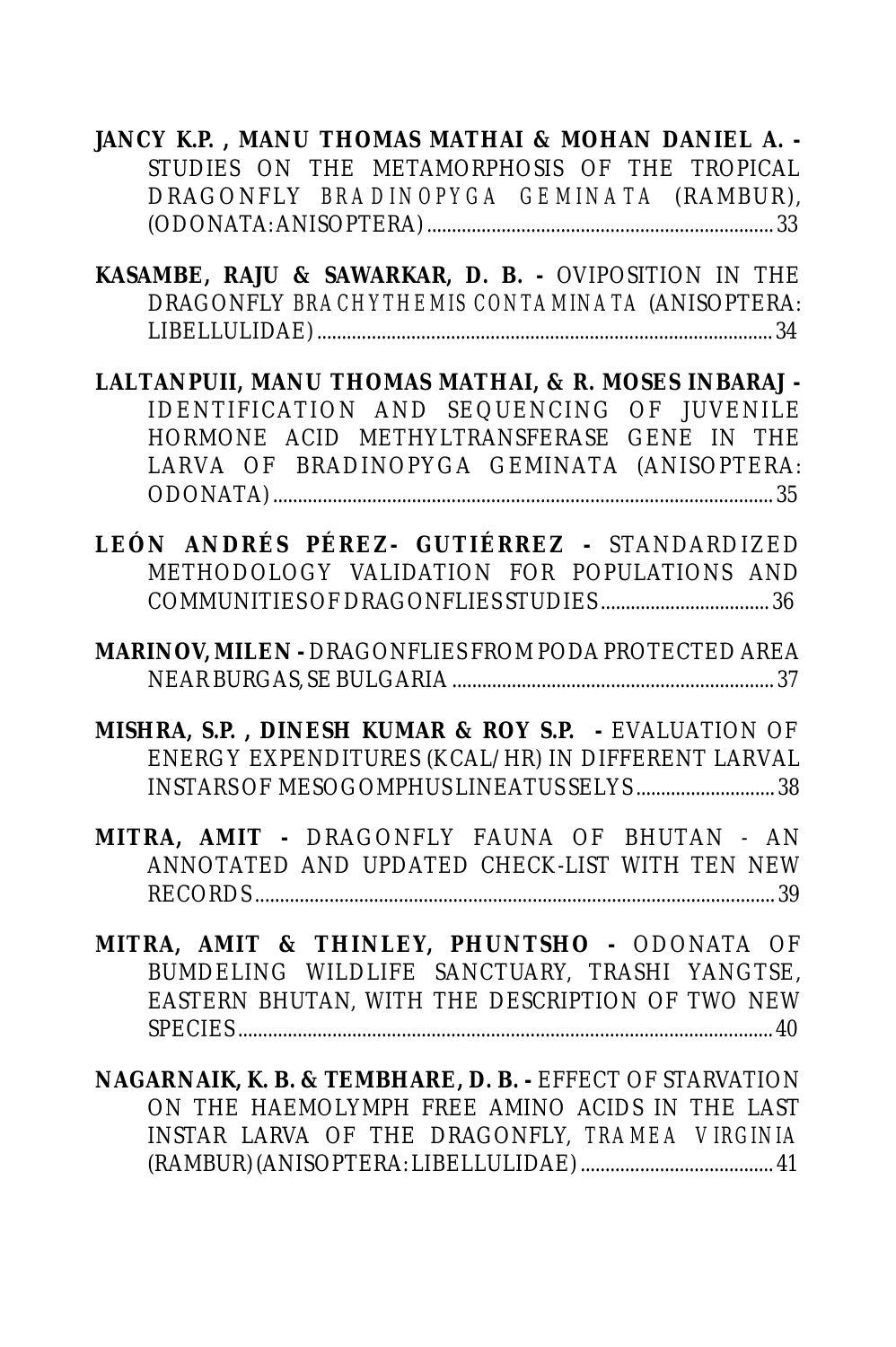**NAIR, MANOJ V. -** SPECIES RICHNESS AND COMPOSITION OF ODONATES IN SELECTED HABITAT TYPES OF SIMILIPAL BIOSPHERE RESERVE LANDSCAPE, ORISSA, INDIA .................... 42

**NESEMANN, HASKO, TACHAMO, RAM DEVI, SHAH, DEEP NARAYAN & SHARMA, SUBODH -** MORPHOLOGICAL DEVELOPMENT OF *EPIOPHLEBIA LAIDLAWI*, A RELICT HIMALAYAN DRAGONFLY ..................................................................... 43

**NESEMANN, H., TACHAMO, R.D.\* & SHAH, D.N. -** RECORDS OF EPIOPHLEBIIDAE (RELICT HIMALAYAS DRAGONFLY) HABITATS FROM CENTRAL NEPAL ........................................... 44

**NESEMANN, H., TACHAMO, R.D., SHAH, D.N., SHARMA, SUBODH, SHARMA, GOPAL, SINHA R.K. -** ILLUSTRATED LARVA-CATALOGUE TO THE COMMON ODONATA FAMILIES OF THE GANGA RIVER SYSTEM, NORTHERN INDIAN SUBCONTINENT

.............................................................................................................................. 45

**PATANKAR, N.V. & RAMAMURTHY, V.V. -** QUALITATIVE AND QUANTITATIVE ANALYSIS OF ODONATE DIVERSITY IN AN IRRIGATED RICE AT DELHI..................................................................... 46

**PATANKAR, N.V. & TEMBHARE, D.B. -** HORMONAL CONTROL OF MIDGUT DIGESTIVE ENZYME ACTIVITY IN THE DRAGONFLY, *TRAMEA VIRGINIA*(RAMBUR) (ODONATA: LIBELLULIDAE) .. 47

**PRABU, M., CHITRA, D., MURALIDHARAN, S. & RENIPRABHA, A. -**  EFFECT OF PAPER AND PULP MILL EFFLUENT ON SURVIVAL, MOULTING AND EMERGENCE IN THE LARVAE OF *BRADINOPYGA GEMINATA* (RAMBUR) (ANISOPTERA : LIBELLULIDAE)............................................................................................. 48

**PRABU, M., THANGAVEL, S., CHITRA, D., MURALIDHARAN, S. & RENIPRABHA, A. -** IMPACT OF COMPOSITE PAPER AND PULP MILL EFFLUENT ON FOOD UTILISATION IN THE LARVAE OF *MACROMIA CINGULATA* (RAMBUR) (ANISOPTERA : CORDULIIDAE) ............................................................................................. 49

**PRABU, M., MURALIDHARAN, S. & RENIPRABHA, A. -** INFLUENCE OF *PANCHAKAVYA* ON GROWTH, MOULTING AND BIOCHEMICAL CONSTITUENTS IN THE LARVAE OF *MACROMIA CINGULATA*(RAMBUR) .................................................... 50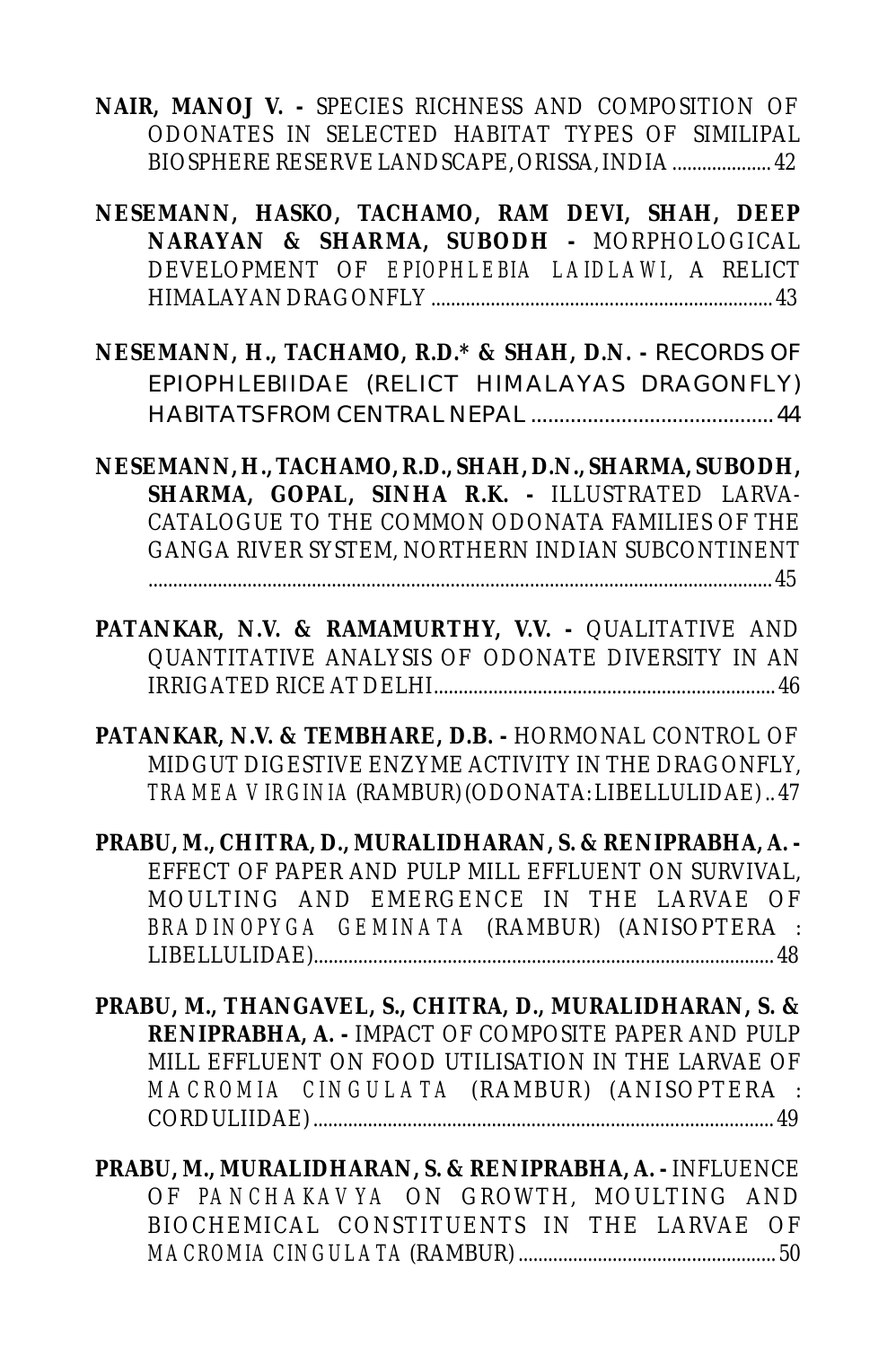**REAGAN JOSEPH (RJ) T. VILLANUEVA -** ODONATA OF DINAGAT ISLAND, PHILIPPINES: ANNOTATED LIST, SPECIES AND SITE OF CONSERVATION IMPORTANCE ...................................................... 51

**ROY, S.P., PRABHAKAR, A.K., MISHRA, S.P. & DINESH KUMAR -**  INTERACTION BETWEEN THE ABIOTIC ENVIRONMENTAL FACTORS AND ODONATE LARVAL POPULATION OF THE LACUSTRINE ENVIRONMENT ............................................................... 52

**RYAZANOVA, G.I., USTINOVA, V.V., & BURCHITS, P. -** DRAGONFLIES IN THE MEGAPOLIS (MOSCOW) ............................ 53

**SHARMA, GAURAV -** COMPARATIVE STUDIES ON THE REPRODUCTIVE BEHAVIOUR OF *NEUROBASIS CHINENSIS CHINENSIS* (LINNAEUS) AND *ORTHETRUM SABINA SABINA* (DRURY) IN NORTH INDIA ....................................................................... 54

**SHARMA, GAURAV & JOSHI, P.C. -** REPRODUCTIVE BEHAVIOUR, OVIPOSITION, LARVAL DEVELOPMENT AND EMERGENCE OF *CERIAGION COROMANDELIANUM* (FABRICIUS) (ZYGOPTERA: ODONATA) FROM DHOLBAHA DAM, PUNJAB, INDIA .................. 55

**SHARMA, GAURAV & CHOUDHARY, M.S. -** STATUS OF DAMSELFLIES AND DRAGONFLIES (ODONATA: INSECTA) IN NORTH INDIA WITH A NOTE ON THE SWARMS OF *PANTALA FLAVESCENS* (FABRICIUS) IN RAJASTHAN, INDIA ....................... 56

**SHARMA, GAURAV, RAMAMURTHY, V.V.\* & RAJESH KUMAR -**  COLLECTION OF DAMSELFLIES AND DRAGONFLIES (ODONATA: INSECTA) IN NATIONAL PUSA COLLECTION AND SPECIES DIVERSITY OF ODONATA IN INDIAN AGRICULTURAL RESEARCH INSTITUTE CAMPUS, NEW DELHI, INDIA .................. 57

**SUBRAMANIAN, K.A. -** DIVERSITY, DISTRIBUTION AND CONSERVATION PRIORITIZATION OF ODONATES OF THE WESTERN GHATS, INDIA .......................................................................... 58

**SUBRAMANIAN, K.A., SAMIR ALI & RAMACHANDRA, T.V. -**  ODONATES AS INDICATORS OF RIPARIAN ECOSYSTEM HEALTH - A CASE STUDY FROM SOUTH WESTERN KARNATAKA, INDIA .................................................................................. 59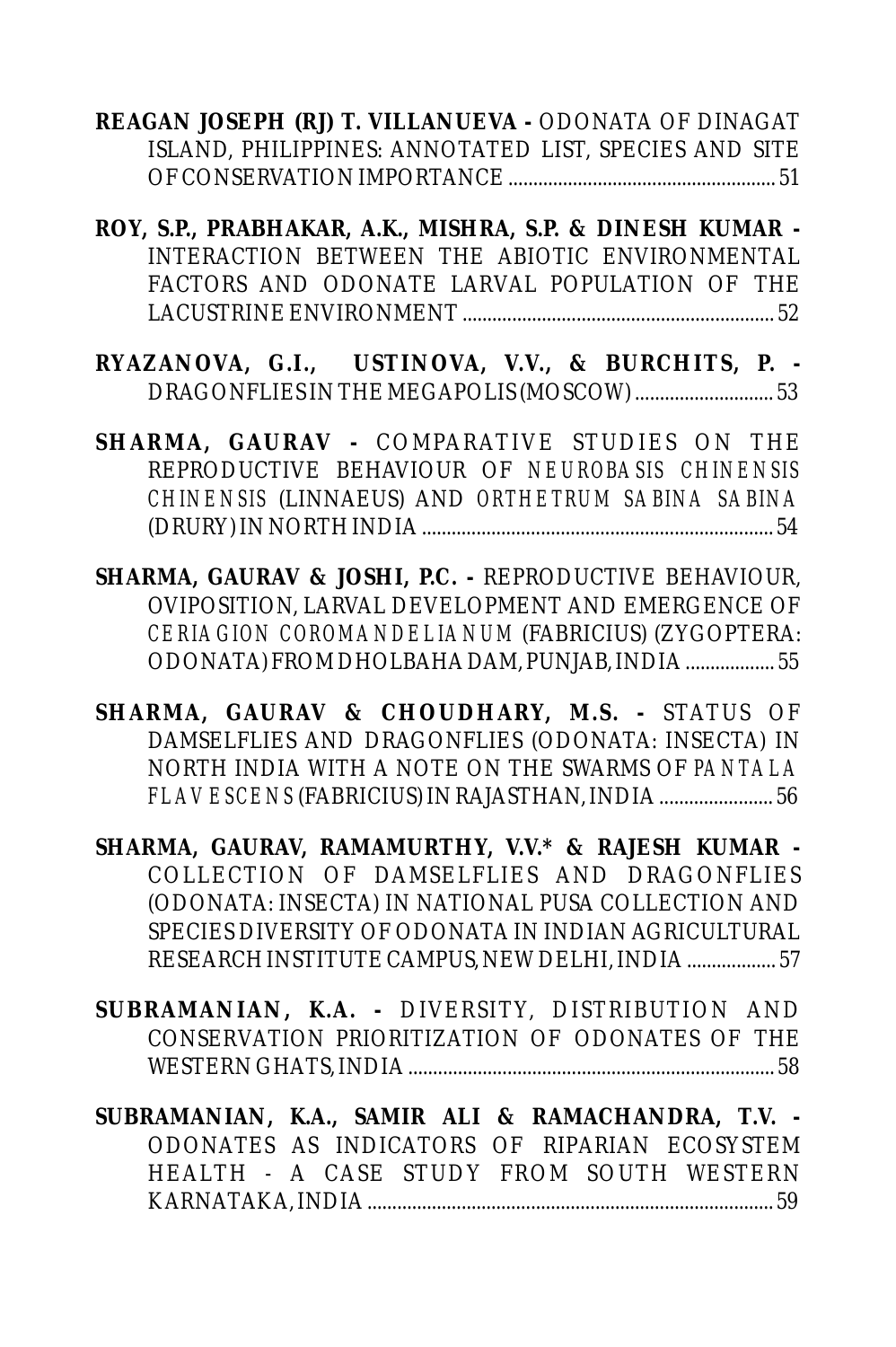- **SURI BABU, B., SRIVASTAVA, V.K.\* & SINGH, MANPREET KAUR**  DESCRIPTION OF THE LARVA OF *CERCION MALAYANUM* (SELYS, 1870) (ZYGOPTERA: COENAGRIONIDAE) .......................... 60
- **SURI BABU, B.** PRELIMINARY OBSERVATIONS ON ODONATA LARVA AS FORENSIC INDICATORS IN HUMAN DROWNING CASES ................................................................................................................ 61
- **SURI BABU, B., SRIVASTAVA, V.K.\* & DUTTA, S.K.** MAN-MADE SECONDARY FRESHWATER BODIES AS CONSERVATION GROUNDS OF ODONATES ...................................................................... 62
- **SUVOROV A.** COMPARATIVE MOLECULAR GENETIC RESEARCH O F *N E H A L E N N I A S P E C I O S A* C H A R P . F R O M GEOGRAPHICALLY DISTANT POPULATIONS ............................... 63
- **TAJIMA, Y. & WATANABE, M.** SPERMATOZOAN DYNAMICS IN FEMALE SPERM STORAGE ORGANS AND GENITAL MORPHOLOGY OF *ISCHNURA ASIATICA* BRAUER DURING COPULATION (ZYGOPTERA : COENAGRIONIDAE) ..................... 64
- TAM, T.W. & LEE, V.L.F. REPORT OF THE 17<sup>TH</sup> INTERNATIONAL SYMPOSIUM OF ODONATOLOGY AT HONG KONG WETLAND PARK, HONG KONG 2006 .......................................................................... 65
- **TAM, T.W., KWAN, B.S.P., WU, K.K.Y., WONG, B.S.F., TANG, S.S.H., WONG, S.Y., WONG, J.K., FONG, S.W.L. & LEI, A.H.C. -**  CURRENT STATUS OF THE DRAGONFLIES (ODONATA) IN HONG KONG AND THEIR REPRESENTATION IN THE PROTECTED AREAS .................................................................................... 66
- **TEMBHARE, D. B., SAWARKAR, A. B. & SHINKHEDE, M. M.**  STRUCTURE OF THE OVARY AND VITELLOGENESIS IN THE DAMSELFLY, *CERIAGRION COROMANDELIANUM* (F.) (ZYGOPTERA: COENAGRIONIDAE) .................................................... 67

**THANGAVEL, S., CHITRA, D., MURALIDHARAN, S. & RENIPRABHA, A. -** INFLUENCE OF PAPER AND PULP MILL EFFLUENT ON THE BIOCHEMISTRY AND INORGANIC CONSTITUENTS OF HAEMOLYMPH IN THE LARVAE OF *BRADINOPYGA GEMINATA* (RAMBUR) (ANISOPTERA : LIBELLULIDAE) ............................................................................................ 68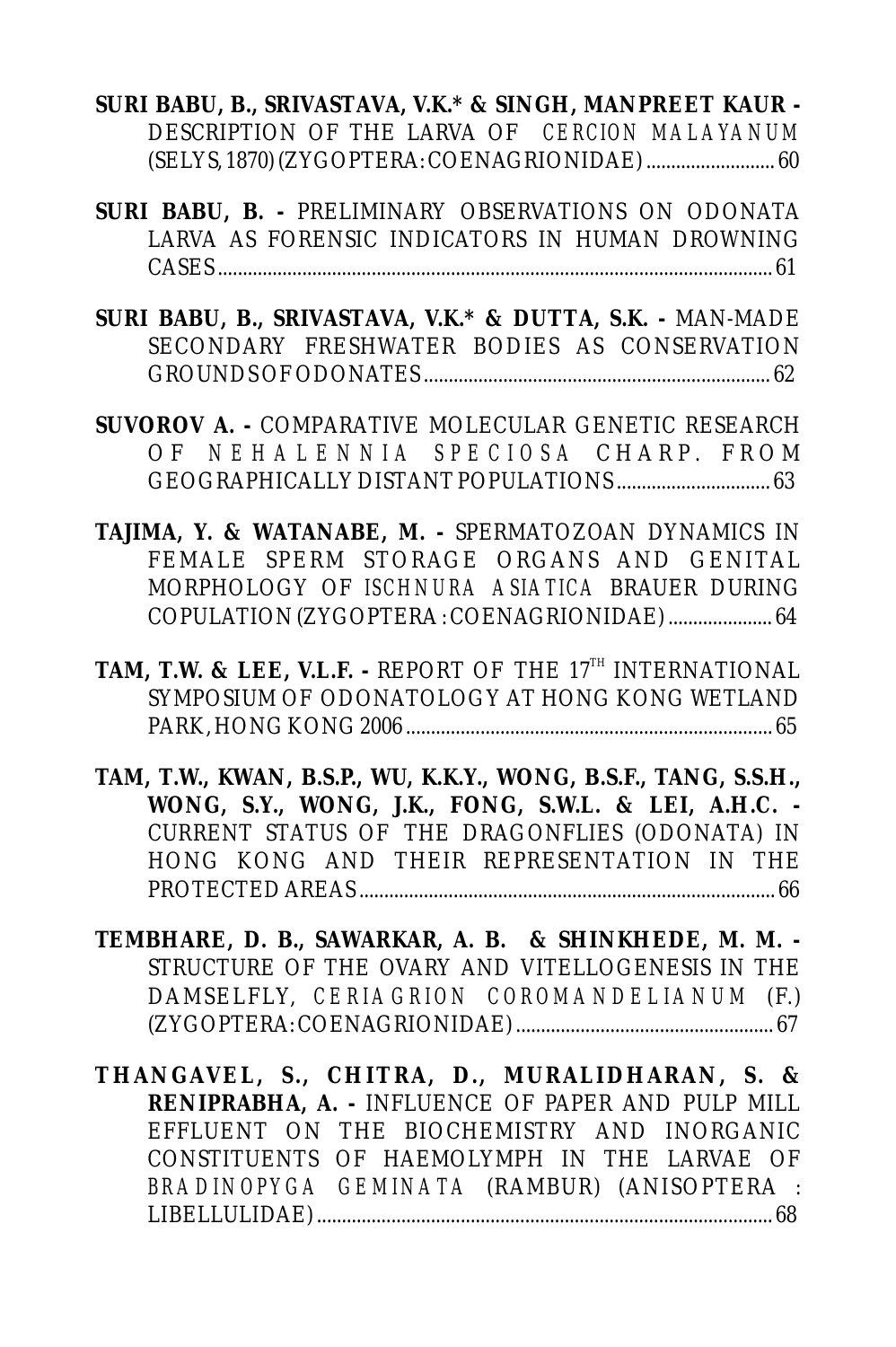**THANGAVEL, S., CHITRA, D., MURALIDHARAN, S. & RENIPRABHA, A. -** ALTERATION IN TOTAL AND DIFFERENTIAL COUNT OF HAEMOCYTES UNDER PAPER AND PULP MILL TOXICITY IN THE LARVAE OF *BRADINOPYGA GEMINATA*(RAMBUR) (ANISOPTERA : LIBELLULIDAE) ............. 69

**TIPLE, A. D. & ANDREW, R. J. -** OVIPOSITION BEHAVIOR OF THE DAMSELFLY, *RHODISHNURA NURSEI* (ZYGOPTERA: COENAGRIONIDAE) IN CENTRAL INDIA ......................................... 70

**TIPLE, A. D., KHURAD, A. M. & ANDREW, R. J. -** SPECIES DIVERSITY OF ODONATA IN AND AROUND NAGPUR CITY, CENTRAL INDIA ................................................................................................................ 71

**VARDAN, P., AFSAR, M.A. & ROY, S.P. -** STUDY ON THE GILL MORPHOMETRY OF SOME DRAGONFLY LARVAE ..................... 72

**VARDAN, P. & ROY, S.P. -** MORPHOLOGICAL VARIABILITY AND ULTRASTRUCTURE OF THE RECTAL GILLS OF DRAGON FLY LARVAE OCCUPYING DIFFERENT ECOLOGICAL NICHES ...... 73

**WALIA, G.K. -** C-HETEROCHROMATIN IN CHROMOSOMES OF DRAGONFLIES (ODONATA) .................................................................. 74

**WALIA, G.K. -** HETEROCHROMATIN CHARACTERIZATION OF HOLOCENTRIC CHROMOSOMES OF DRAGONFLIES USING FLUORESCENT STAINING TECHNIQUES ......................................... 75

**WAZALWAR, S. M. & TEMBHARE, D. B. -** CUTICULAR STRUCTURES IN THE FORE-AND-HINDGUT OF THE DRAGONFLY, *BRACHYTHEMIS CONTAMINATA* (F) (ANISOPTERA: LIBELLULIDAE) ............................................................................................ 76

**ZESSIN, WOLFGANG -** SOME ASPECTS CONCERNING THE BIOLOGY OF PALAEOZOIC DRAGONFLIES (ODONATOPTERA) .............................................................................................................................. 77

**ZESSIN, WOLFGANG -** THE OLDEST DRAGONFLIES (ODONATOPTERA) ..................................................................................... 78

**ZESSIN, WOLFGANG -** OVERVIEW OF THE DRAGONFLIES OF THE PALEOZOIC .................................................................................................... 79